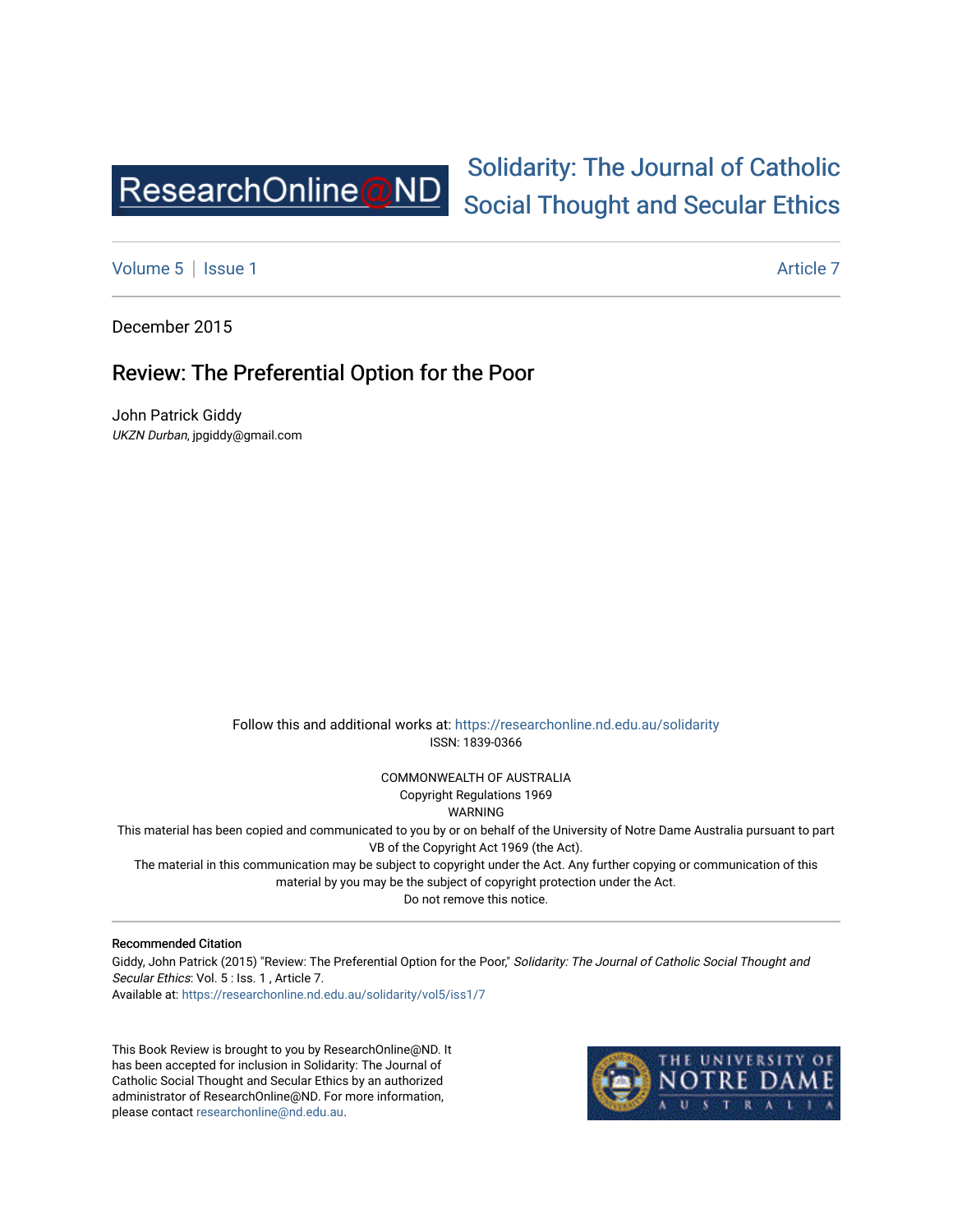Review: The Preferential Option for the Poor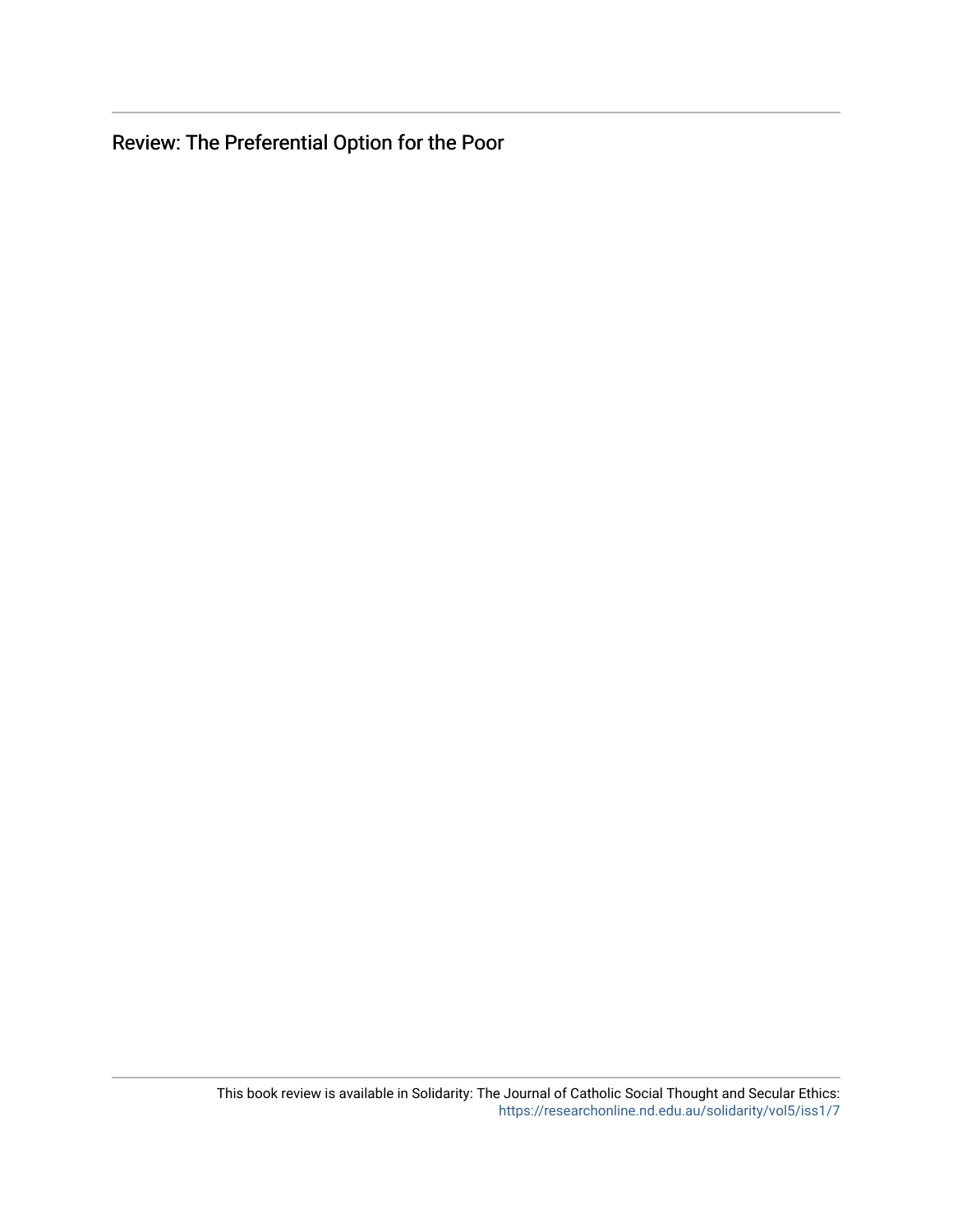## **The Preferential Option for the Poor: a Lonergan Analysis**

John Patrick Giddy

Rohan Curnow, *The Preferential Option for the Poor: A short history and a reading based on the thought of Bernard Lonergan*. Milwaukee: Marquette University Press, 2012. Paperback. 200 pages. \$23.00

The puzzle arrived in the post. I opened the box: no helpful picture on the front; just the title, about the preferential option for the poor and Bernard Lonergan. I assumed no pieces were missing. The chapter headings allowed me to place the corner pieces, and then the border: the preferential option for the poor, liberation theology, Guitterez and Sobrino, Lonergan's idea of intellectual, moral, religious conversion, the dialectic of history through the lens of Robert Doran and his notion of psychic conversion. I was then completely stuck as to how to continue – I know what liberation theology is, more or less, I've studied Lonergan and read Doran. But how are these things fitted together by this particular author? All the information in the world on these topics simply placed side by side doesn't add up to a picture (the blurb on the back says, unhelpfully, the author demonstrates the "congruence" of the two topics. The material is dense and the footnotes add up to an impressive 622.)

I've been adopting this puzzle metaphor because the author fails to make clear to the reader what his angle is on these topics. But as a reader one really does need an angle, a way *into* the picture, a point of reference to begin to see the pattern – and then build from there. I turned to the three-page conclusion at the end of the book and found what this might be: "for the Magisterium it [the preferential option for the poor] is a matter of religious and moral conversion" whereas for Liberation Theology this is extended "into the realms of intellectual and psychic conversion." This thesis could be interesting. The Magisterium doesn't see the deep significance of this "turn to the poor" (my phrase). The reference is to "Chapters 4 and 5", and the author remarks that "this chapter [sic] provided a means of understanding the difference" between these two ways of thinking about the option for the poor. (197-198) This discussion, presumably originally one chapter, explains how the notions of religious and moral conversion (Ch 4) and intellectual and psychic conversion (Ch 5) can elucidate what is meant by an option for poor. It thus corrects certain understandings of Liberation Theology which would leave out the dimension of conversion (simply overthrow the current social and particularly economic structures and replace them with more convivial ones) and certain understandings of the preferential option for the poor which would simply take this as a moral add-on to an already essentially complete understanding of Christian faith (certain statements of the Magisterium of the Catholic Church.)

I thought my educated guess was as good a starting-point as any. Unfortunately in the Introduction one finds the author disclaiming any such intention: the book is *neither* a critique of Liberation Theology *nor* of the Magisterium's understanding of the option for the poor (17). What the…! (It couldn't be that this is one of those tracts of the True Disciples which is written simply to show that everything anyone ever said on these and related matters is already better said and more thoroughly explained in the Text, if only

1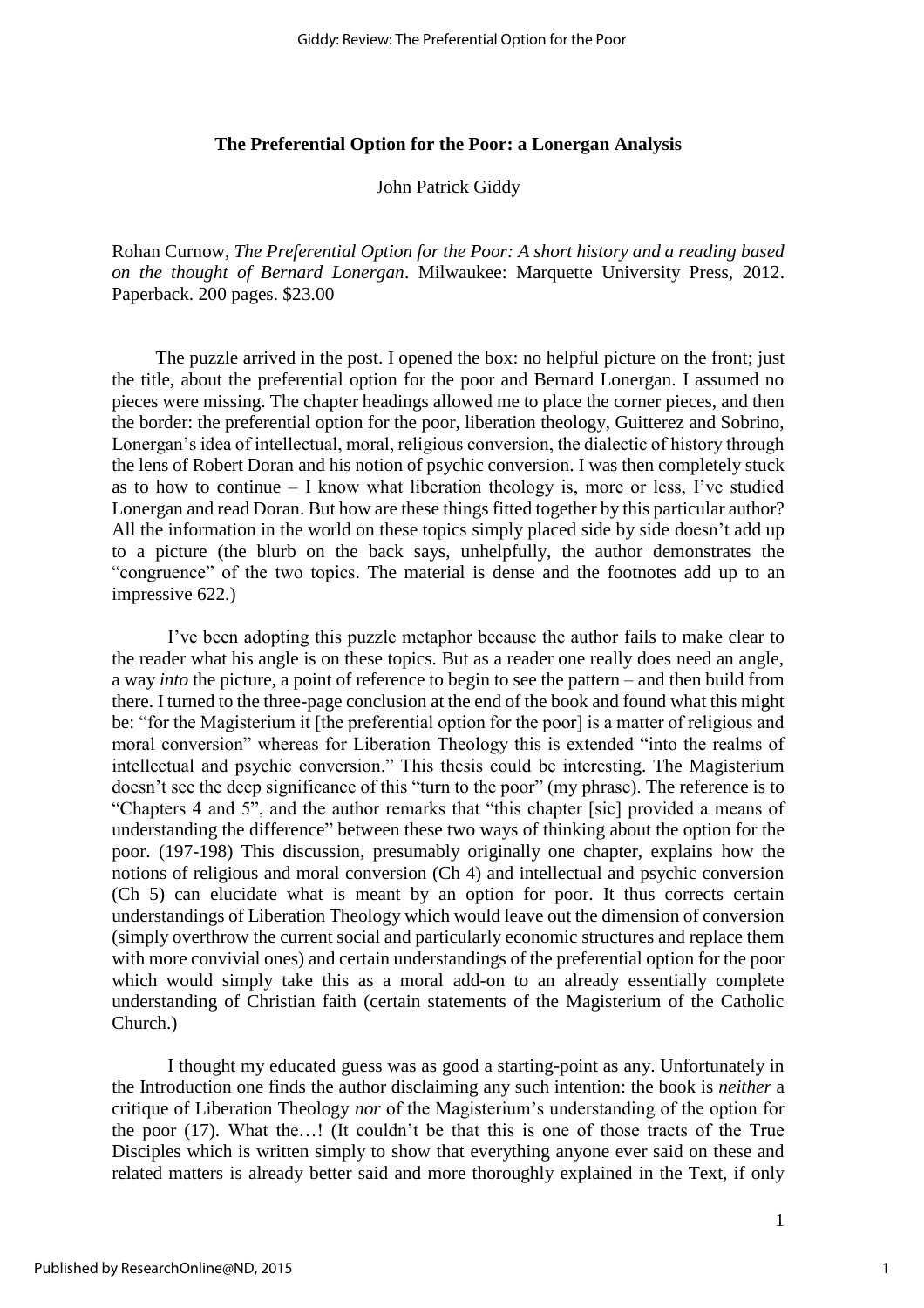people would take notice. Joseph Noor, for example, (*Document X*, Cape Town: Feather Communications, 2013) has found already outlined in the Qu'ran, the scientific theories of cosmic expansion, the nature of space-time, Einstein's concept of gravity, DNA, Ryle's critique of mind-body dualism, and much more. But this tendency is not confined to adherents of the Islamic faith.)

I decided I would construct a thesis, from the very generous material provided by Curnow. Perhaps what one has here are two books, on the history of the idea in Catholic theology of the option for the poor, and the way that John-Paul II in particular put the brakes on it (did he?). And on a Lonergan-inspired account of how the way the world's structures fail us demands a response from us of despair and cynicism or else of hope based on the possibility of intelligent self-appropriation; and this would be a way of providing the key to unlock the unity of all Christian doctrines. It "promises (in Curnow's words)… the required methodological unity to account for Liberation Theology's insistence that history and liberation are one." (182)

My approach, learning from Curnow, is to the effect that there might be in the committed writings of Liberation theologians something less than a complete appreciation of how human persons transcend through cultural meanings and how it would be shortsighted to overlook this in favour of focussing only on a political solution (in Lonerganese, overlooking general bias, 128). And quite possibly there is not a fully historical understanding of the Christian faith – understanding salvation as nothing more than the action of transforming history  $-$  in the way this is presented by the current teaching authority of the Catholic Church.

My starting point is something from Doran's *Theology and the Dialectics of History* (University of Toronto Press, 1990), the influence of which is central to Curnow's thesis. Doran points to the global problem warranting an orientation of the kind indicated by the "preferential option for the poor". Insight into this global power imbalance would seem key to an appreciation of liberation theology. And without that appreciation there could only be a pronouncement on the "option for the poor" from above, as it were, defeating the purpose of the exercise, as I read it. We need, in other words, to begin with social analysis. Doran repeatedly refers to the global context as one of "escalating imperialisms of centralized state socialisms and transnational corporational capitalism" (1990, 206), making sure to give a strict definition of "imperialism" (in some circles simply a swearword) in terms of "unlimited forcible expansion" (1990, 116). The upshot is that existentially we are faced "by the necessity of choosing between, on the one hand, the anticipation of a post-historic homogeneous State incrementally moved toward by terrorist and counter-terrorist violence, and on the other hand the anticipation of a truth above and beyond divergent points of view, a truth that, while preserving the sharpest sense of subjectivity, provides access to a new organic civilization on a transcultural or world-cultural basis" (1990, 155-6).

Is this also Curnow's starting-point? To answer this I am starting the book not from the first two very interesting chapters on the history of the idea of the option for the poor in Latin America and at the Second Vatican Council, but from the two chapters (4 and 5) on Lonergan's and Doran's explanation of the dialectic (linked but opposing principles) of our lives, calling for a deliberate act of assent to our intelligence, wholeness, and loving transcendence, amounting to a conversion to truth and value.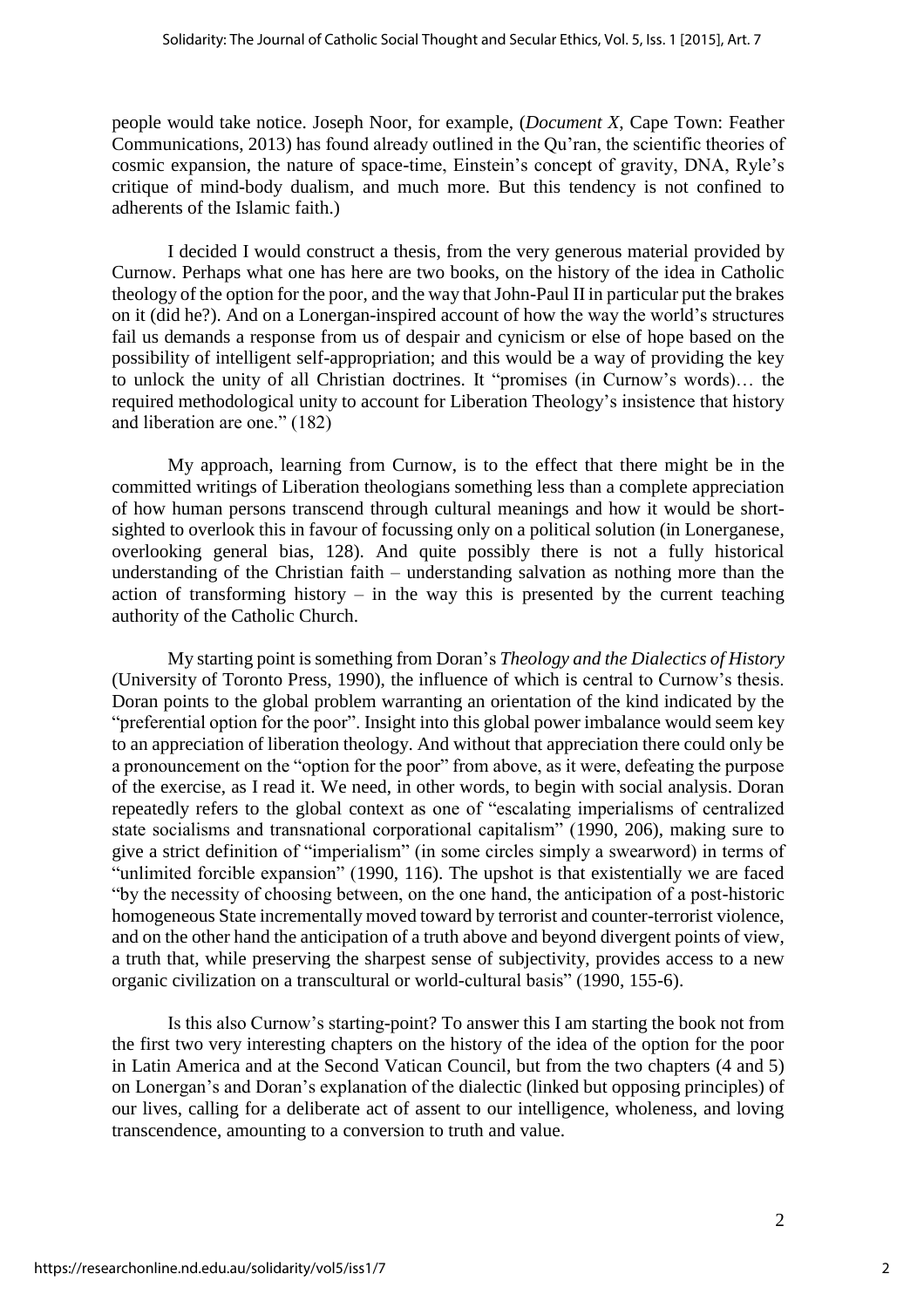Curnow explains the importance of taking the option for the poor as more central to our self-understanding than simply a social or ethical implication of our faith. He cites the words of Doran: "Because psychic conversion enables us to attend to the dimensions of our own being that have been victimized by the sin of the world, it establishes a point of solidarity with the most victimized peoples of history… As the situation of the victimized elements of our own being is hermeneutically privileged in the interpretation of our own stories, so the situation of the poor is hermeneutically privileged in the interpretation of history." (in Curnow, 153-154) Understanding one facilitates understanding the other. We opt for the poor when we are brutally honest about the inhumane structures of the world we find ourselves in.

This is Curnow's approach. We could also say that the social analysis enables one to see that one's feeling of being a victim is not simply a subjective affair, but might reflect an objective truth: the economic and power structures are indeed such that certain groups are marginalized, disempowered. One's desire to work against these structures is vindicated and supported, being part and parcel of the message of the gospel. Some such context reveals the *point* of preferencing the point of view of the poor. At the same time it is clear that the social analysis does not unpack the whole of the situation, nor, fully, the action required from oneself. It would be wrong to apply a social science analysis upon which one then layers the biblical categories – as L. Boff seems to do (181-2). Lonergan's reformulation of the social sciences so as to include what he calls the dimension of "culture" – remotely that refers to the quality of personhood and of religious authenticity needed in order to attain distributive justice. Character is important. To understand what is meant by this one needs to undergo an intellectual conversion, to find in oneself, and affirm of oneself, the power of transcendence. I don't think Curnow has really guided us through this process but rather has simply restated its elements in an "objective" way. (Wary of being caught by the Lonergan Associated Police Department (LAPD) to have left out some element?)

This is important stuff. Liberation theology argues that the Reign of God is simply what being saved, or salvation, means. "To work, to transform this world, is to become a man and to build the human community; it is also to save. Likewise, to struggle against misery and exploitation and to build a just society is already to be part of the saving action…; building the temporal city is to become part of a saving process…" (Guiterrez, in Curnow, 171). (But why use the term 'temporal', which seems to assume there is another kind of city, not historical?)

But the important point is to be found in the material of the first half of the book – to which I turned to read after making my sense out of Curnow's hidden thesis. This narrative of the genesis of the idea of the preferential option for the poor, and its fate, is absolutely fascinating, and makes it well worth buying the book. The Council document *Gaudium et Spes* begins to see that the social mission of the church has something to do with its position in society, its prestige; but as Guiterrez says, "the majority of the bishops and experts came from important countries, rich countries… poverty remained a distant question" (in Curnow, 38). Later, Paul VI's encyclical *Populorum Progressio* saw, as Curnow notes, the moral relevance of social structures – for which he was accused by *The Wall Street Journal* of dishing up "warmed-over Marxism" – something echoed, of course, more recently in Francis' pontificate. In 1968 Medellin went further, with the Bishops' Conference of Latin America (CELAM) speaking of the special vocation of Latin America, to witness to a new synthesis of the spiritual and temporal: to achieve human rights not on

3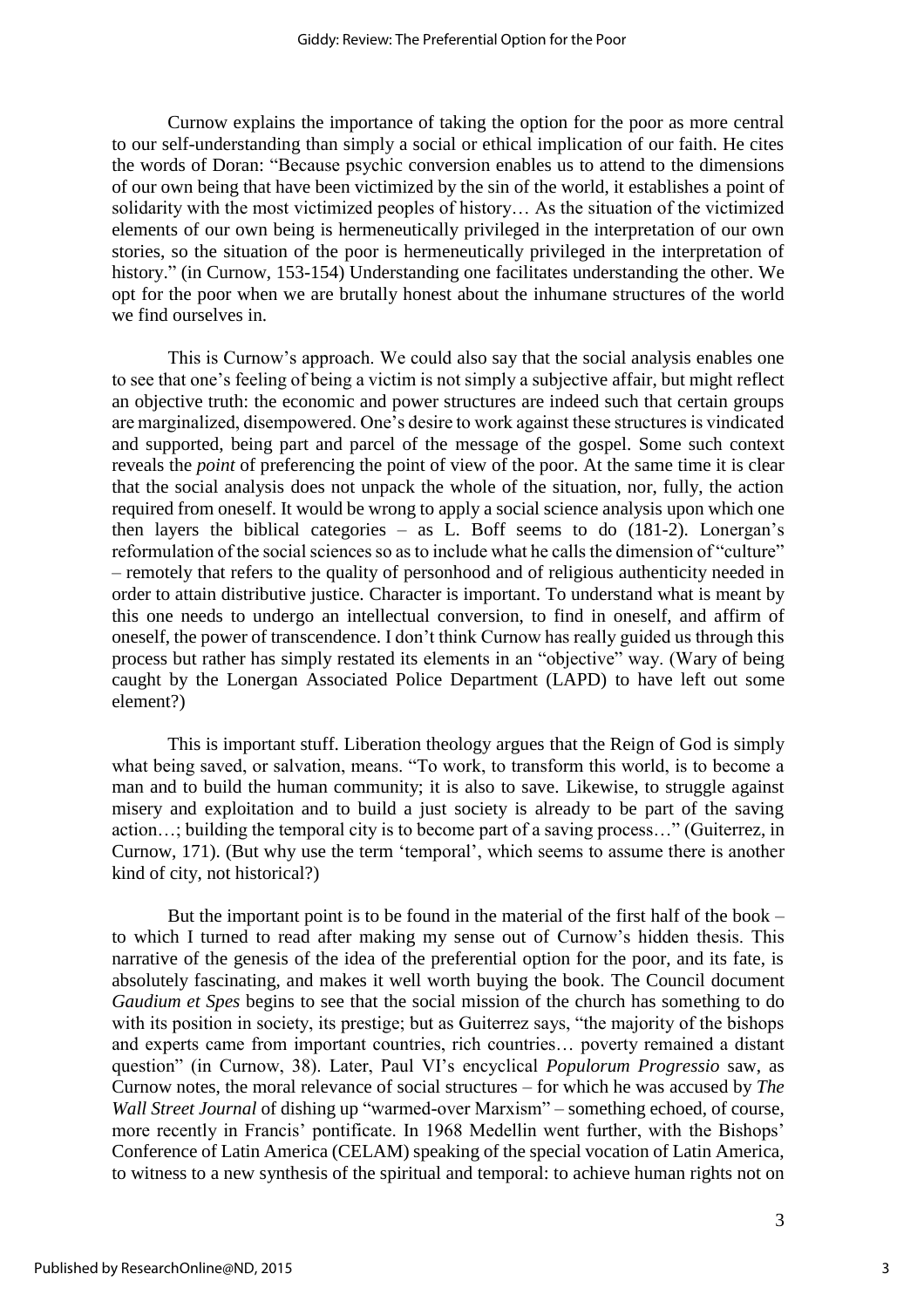the basis of social ethics but because this is "intimately linked to the history of salvation." (in Curnow, 43)

The kind of social analysis indicated above with reference to Doran would count as special "signs of the times" which call for a re-think of Christian identity. Presaging (as noted by Curnow) the papal style of the present pontificate the Latin American bishops CELAM ask for a pastoral orientation from church leaders, giving preference of resources and personnel "to the poorest and most needy sectors and to those segregated for any cause whatsoever" (in Curnow, 44). Curnow emphasizes the centrality, in these documents, of the idea of personal conversion, in particular of those in positions of power, in any transformation process that is going to be really effective.

So, here is not a simple history of a social idea in the Church, but rather an exciting reading of it, and I turned with interest to the next chapter in the book, on how this movement was turned back by the powers of the time. Already at the time of Paul VI the forces of reaction are at work – Curnow fingers particular bishops – in combating this understanding of Christian faith. Curnow makes excellent use of the material, which should be better known, the scholarly histories of Ian Linden, Donal Dorr, Gregory Baum and others.

Chapter Two discusses how the option for the poor began to be understood in two radically different ways, as an interpretive key ("hermeneutic") to grasping Christian faith, or alternatively, as an element of the Christian moral response to the gospel. John XXIII quite clearly saw it in the former way: look, judge, act, he advises in *Mater et Magistra* following the approach of the Young Christian Workers – the "bottom-up methodology" that animates Curnow's exposition of the idea of the option for the poor (129-130). A succession of popes after John XXIII took the latter path. Begin with "pre-formulated concepts" and from this deduce the appropriate moral principles. But there is more to the Option for the Poor than its role in the moral calculus, as Curnow (64-65) in a footnote quotes one commentator saying, something missed by John-Paul II.

This then is Curnow's thesis, I take it, one well worth making and backed by the evidence. In terms of criticism I can first make a point concerning terminology. In the light of John XXIII's remarks (and of course Francis' recent papal tone), it is misleading to dub the Vatican-originated ideas during the reigns of John-Paul and Benedict as "the Magisterium". But my main point has already been made above, about the way the thesis is presented. To repeat, I find it strange that Curnow takes pains to distance himself from either of the two interpretations above (82). If there is some error in the Latin American theologians' approach, why not simply point it out? If not, why not judge it as hitting the mark? If he is neutral between the two, why bother to quote Dom Helder Camara's complaint about being called a communist when he analyses the causes of poverty, an obviously unjust accusation? If the "See-Judge-Act" method is indeed roughly what Lonergan was trying to promote, why not affirm it as such, and make a judgment about what is in fact going on in this historical struggle in the Catholic Church. Curnow sees, but fails to judge, preferring to stay with the pre-formulated concepts gleaned from Lonergan.

If this sounds a bit harsh, it is because one feels that Curnow's research is too valuable to be left unread because of the difficulties in the style in which the book is written. The Lonergan/Doran chapters require a familiarity with the specialized terminology: after a page or two explaining the four "realms of meaning", Curnow thereafter makes his point